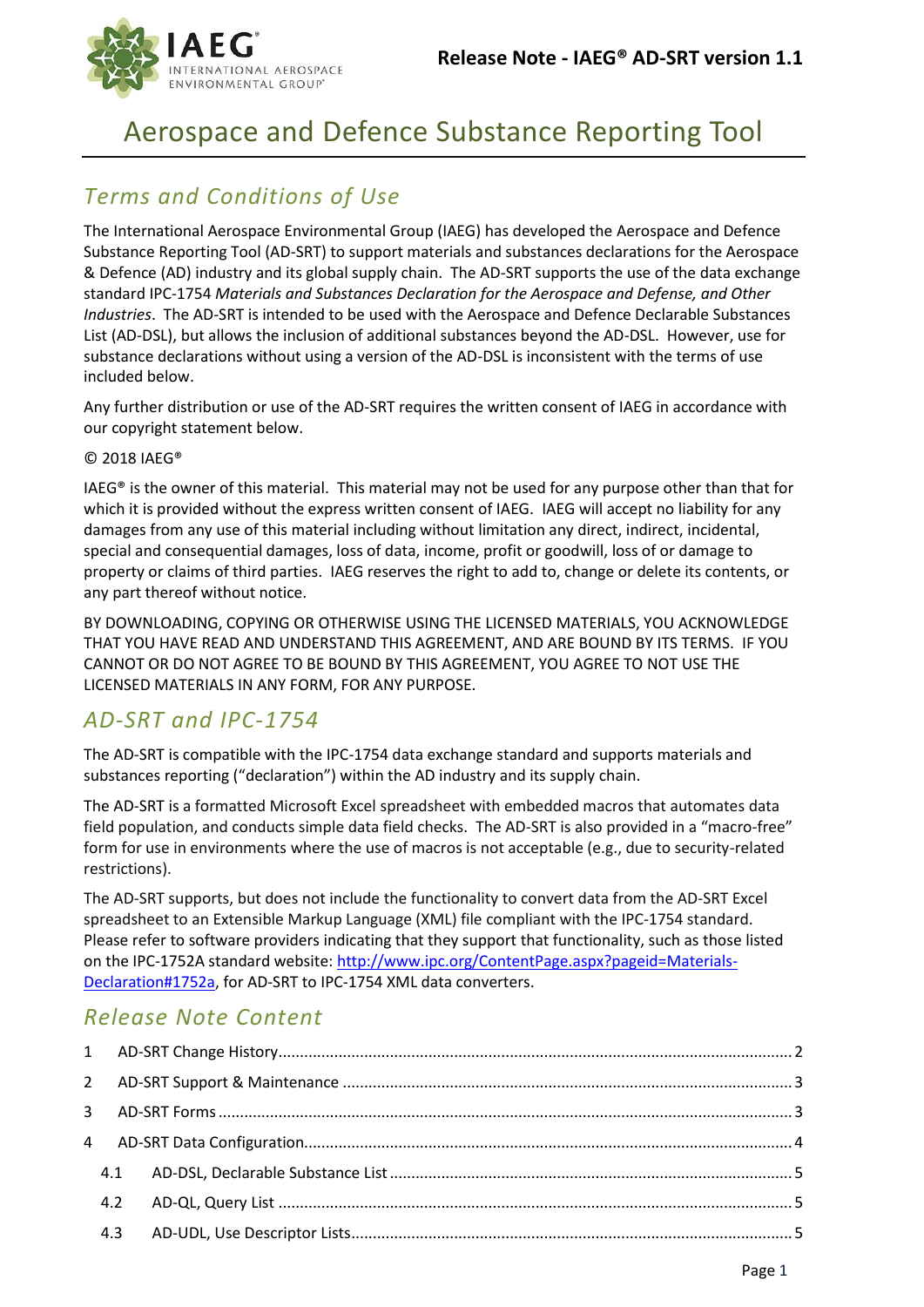

# <span id="page-1-0"></span>**1 AD-SRT Change History**

In September 2018, IAEG® published Version 1.0 of the AD-SRT Excel base tool. The current version (1.1) of the AD-SRT version contains the following subsequent bug fixes, modifications and additions:

- The substances list contained in the AD-SRT was updated to the AD-DSL version 3.0
- Several issues were fixed in the AD-SRT worksheet tabs, including improving the worksheet and macros protections
- An additional form of the AD-SRT v3 was developed, that does not include embedded macros.

The table below provides a detailed history of all actions and changes made in response to each of the numbered Maintenance Requests (MR) addressed in this version:

| <b>Location / Tabs</b>                                                                                                                                                                                 | <b>Modifications</b>                                                                                                                                    | <b>IAEG Maintenance</b> |
|--------------------------------------------------------------------------------------------------------------------------------------------------------------------------------------------------------|---------------------------------------------------------------------------------------------------------------------------------------------------------|-------------------------|
|                                                                                                                                                                                                        |                                                                                                                                                         | <b>Request #</b>        |
| <b>Worksheet</b>                                                                                                                                                                                       | Update and strengthen tabs protection                                                                                                                   | MR161                   |
|                                                                                                                                                                                                        | Update and strengthen worksheet protection                                                                                                              | <b>MR172</b>            |
| <b>Macros</b>                                                                                                                                                                                          | Protection of Excel macros with password                                                                                                                | <b>MR166</b>            |
| <b>DSL</b>                                                                                                                                                                                             | Added the AD-DSL v3. Also, as DSL changed "IAEG Priority<br>Group" to "Regulatory Criteria", a few adjustments were made<br>in titles of tabs #4 and #5 | <b>MR153</b>            |
| -History-                                                                                                                                                                                              | <b>Update history</b>                                                                                                                                   |                         |
| <b>Overview</b>                                                                                                                                                                                        | Change 1.0.1c to 1.1a due to AD-DSL v3.0 which is not just fixing<br>bug (change version, 3 digits in versioning) but minor version (2<br>digits)       | <b>MR153</b>            |
|                                                                                                                                                                                                        | Update AD-DSL Version, Date, Identity for AD-DSL 3.0                                                                                                    | <b>MR153</b>            |
|                                                                                                                                                                                                        | Protect "Overview" tab (seems not included in macro managing<br>protection)                                                                             |                         |
| <b>DSL</b>                                                                                                                                                                                             | Update AD-DSL Version, Date, Identity for AD-DSL 3.1                                                                                                    | <b>MR153</b>            |
|                                                                                                                                                                                                        | Develop protection for cells in the DSL (A1:H1360) for MR# 153                                                                                          | <b>MR157</b>            |
| Substance-in-<br><b>Product</b>                                                                                                                                                                        | Change color of cell "Comment" (O3) from grey to yellow, like<br>other Substance Data fields, to reflect that this data field exists<br>in IPC-1754     | <b>MR162</b>            |
|                                                                                                                                                                                                        | Update the list of Substance Names with variable Substance<br>Name 30                                                                                   |                         |
| Substance-in-<br><b>Process</b>                                                                                                                                                                        | Change color of cell "Comment" (V3) from grey to yellow, like<br>other Substance Data fields, to reflect that this data field exists<br>in IPC-1755     | <b>MR162</b>            |
|                                                                                                                                                                                                        | Update list of Substance Names with variable Substance<br>Name 30                                                                                       | <b>MR153</b>            |
| <b>General</b>                                                                                                                                                                                         | Provide one version with macros (.XLSM) and another one<br>without macros (.XLSX).                                                                      | <b>MR171</b>            |
| Unprotect support email (cell HS) so that the user company can<br><b>Overview</b><br>replace the IAEG support email address with its own email<br>address; change color of cell to light green (H5-I5) |                                                                                                                                                         | <b>MR174</b>            |
| 7. Supplier-<br><b>Acceptance</b>                                                                                                                                                                      | Add comment in text for Data Check: "No data check is available<br>in version without macros".                                                          | MR171                   |
| <b>DSL</b>                                                                                                                                                                                             | Prohibit any addition or removal of substances from AD-DSL list<br>in DSL tab (lock all columns A-H, unlock other columns)                              | <b>MR157</b>            |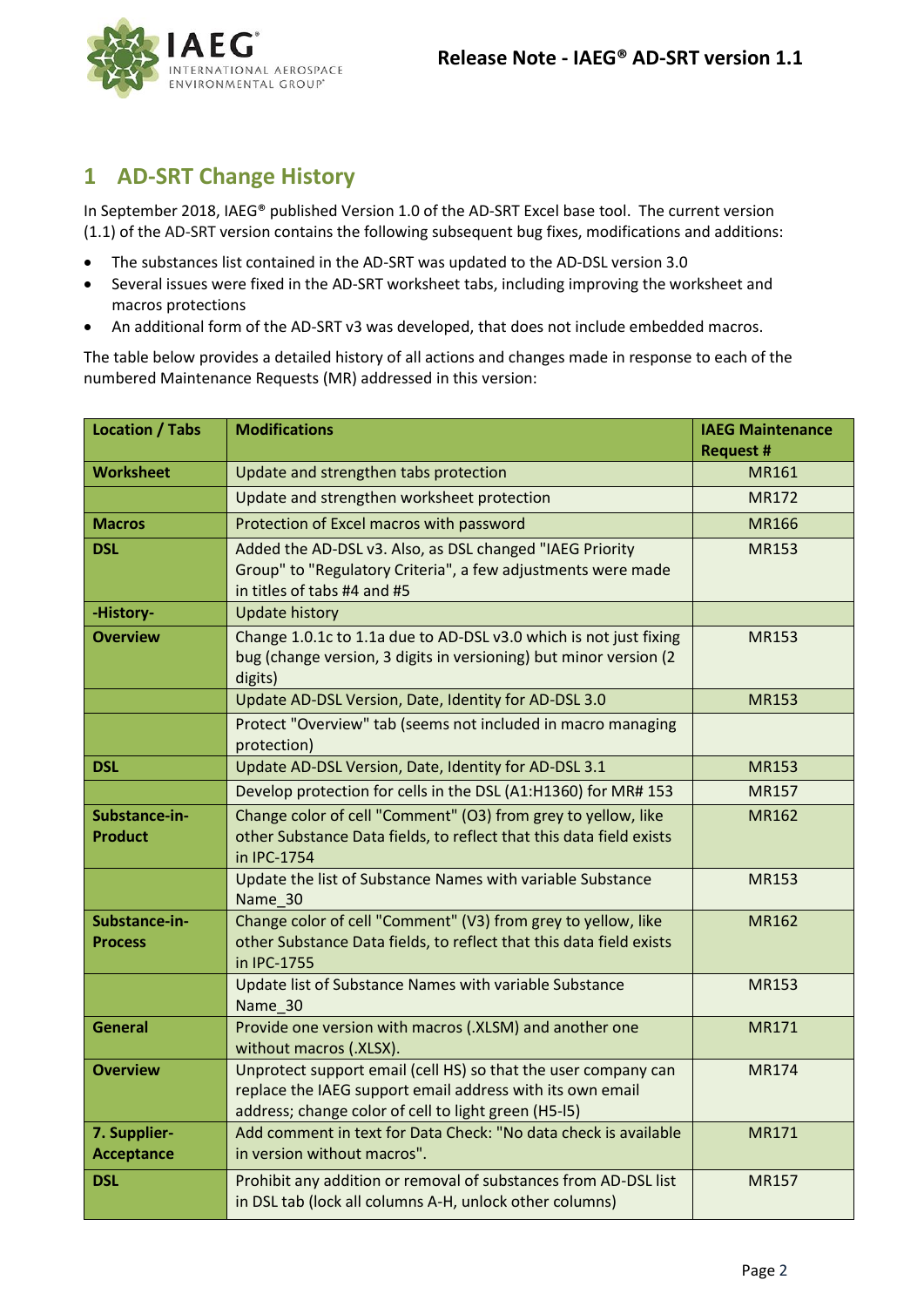| <b>Instructions</b>                                                                  | Remove protection for tabs with $+/-$ to expand in the form of         | <b>MR176</b> |
|--------------------------------------------------------------------------------------|------------------------------------------------------------------------|--------------|
|                                                                                      | the AD-SRT without macros                                              |              |
|                                                                                      |                                                                        |              |
| 2. Product-Group                                                                     |                                                                        |              |
| 3.Product-                                                                           |                                                                        |              |
| <b>Statement</b>                                                                     |                                                                        |              |
| 4.Substance-in-                                                                      |                                                                        |              |
| <b>Product</b>                                                                       |                                                                        |              |
| 5.Substance-in-                                                                      |                                                                        |              |
| <b>Process</b>                                                                       |                                                                        |              |
| <b>Overview</b>                                                                      | In AD-SRT XLSM "without macro" form, insert reference to               |              |
|                                                                                      | "without macros"                                                       |              |
| Unprotect declaration tabs and fully expand several columns or rows,<br>1.Requester- |                                                                        |              |
| <b>Supplier</b>                                                                      | then protect these tabs to fix the column width                        |              |
| 6.Attachment                                                                         |                                                                        |              |
| 7.Supplier-                                                                          |                                                                        |              |
| <b>Acceptance</b>                                                                    |                                                                        |              |
| <b>DSL</b>                                                                           |                                                                        |              |
| <b>DSL</b>                                                                           | Add 3 missing substances from draft AD-DSL 3.0 dated 2019-             | <b>MR177</b> |
|                                                                                      | January-14                                                             |              |
| <b>DSL</b>                                                                           | Move column "IAEG Regulatory Criteria" to before "First added<br>date" | <b>MR178</b> |

# <span id="page-2-0"></span>**2 AD-SRT Support & Maintenance**

IAEG® owns and maintains the AD-SRT. It is available on the IAEG website (www.iaeg.com) on the "AD-SRT*"* webpage[: http://www.iaeg.com/chemicalrpt/adsrt.](http://www.iaeg.com/chemicalrpt/adsrt)

Please use this contact email for questions or improvement suggestions related to the AD-SRT or its supporting information[: substancereporting.support@iaeg.com.](mailto:substancereporting.support@iaeg.com?subject=mailto:%20substancereporting.support@iaeg.com)

### <span id="page-2-1"></span>**3 AD-SRT Forms**

IAEG currently provides two forms of the AD-SRT.

- AD-SRT form with Excel macros (extension ".xlsm") that are used for data entry facilitating and data checks
- AD-SRT form without Excel macros (extension ".xlsm") for companies that do not allow the use of Excel macros.

Both forms offer the capability of collecting data compatible with the IPC-1754 standard.

Notes:

Data check capabilities may also be offered in third-party data management tools that work on top of the AD-SRT as Excel "add-ins".

#### **3.1 Information**

As a work-around in the AD-SRT form without macros, most of the tabs containing collapse/expand capability have been unprotected to enable the use of that capability; for instance in the "Instructions" tab: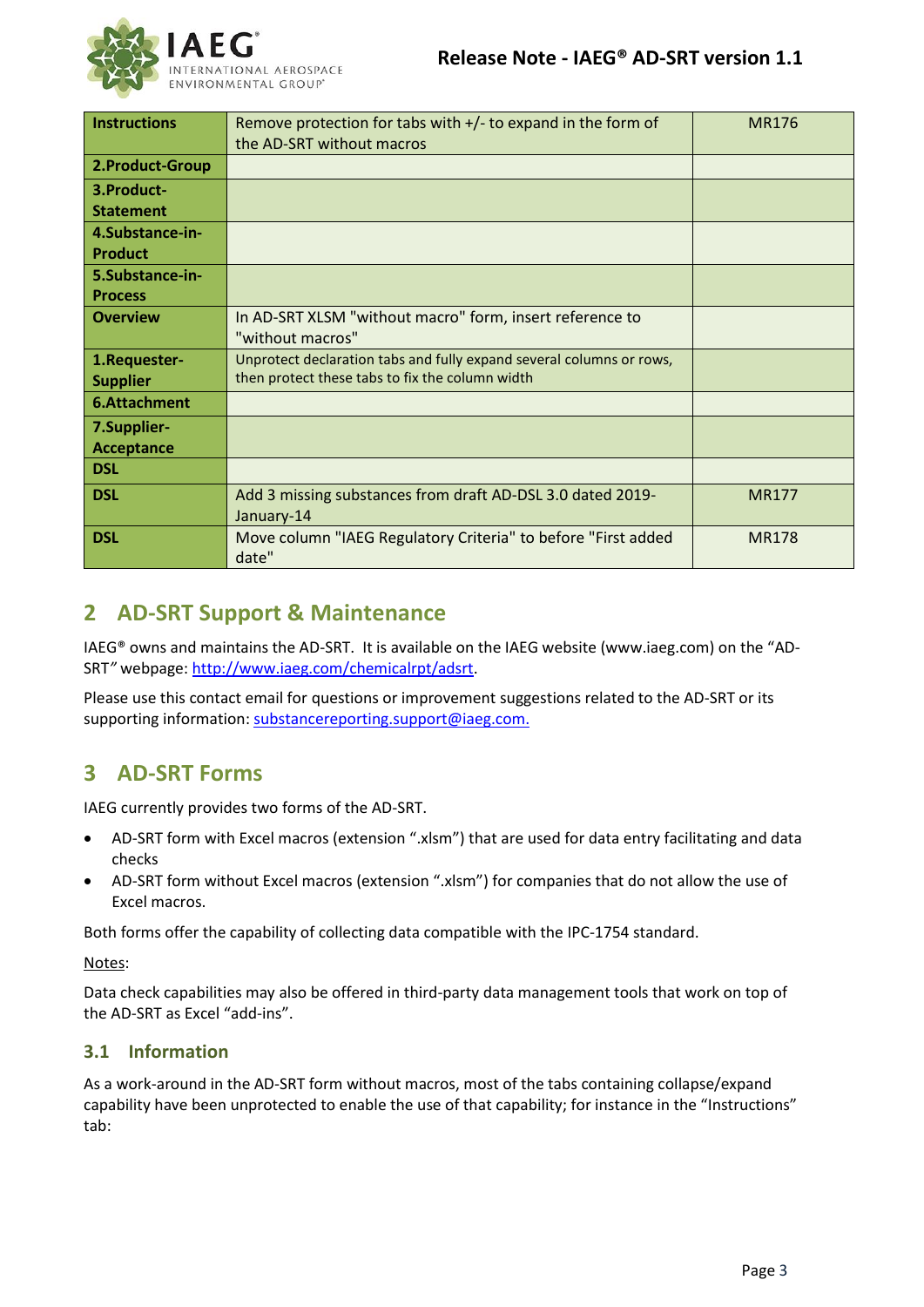

| $1$  2 |                | А | в                                                                                                                                         |
|--------|----------------|---|-------------------------------------------------------------------------------------------------------------------------------------------|
|        |                |   | Aerospace and Defence - Substances Reporting Tool (AD-SRT)                                                                                |
|        | $\overline{2}$ |   | Version: 1.1 (without macro)                                                                                                              |
|        | 3              |   | Instructions                                                                                                                              |
|        | 4              |   | 2019-02-28                                                                                                                                |
|        | 5              |   | Introduction                                                                                                                              |
|        | 21             |   | <b>General Instructions</b>                                                                                                               |
|        |                |   | The AD-SRT Excel spreadsheet with consists of few tabs with the primary objective to gather for declarable substance                      |
|        |                |   | information collection. The tabs color coded as green, blue, or brown have fields for data entry. In addition, there are white color tabs |
|        |                |   | containing reference information which have no fields for data entry. One spreadsheet can be used for declarations of multiple single     |
|        | 22             |   | products or product groups.                                                                                                               |

However, three tabs are protected: "1.Requester-Supplier", "6.Attachment" and "7.Supplier-Acceptance"; in those tabs, the column and row sizes cannot be reduced.

# <span id="page-3-0"></span>**4 AD-SRT Data Configuration**

The AD-SRT Tool includes the following data lists, which are applicable to materials and substances AD industry declarations; all are IAEG products:

- The AD-Declarable Substance List (AD-DSL)
- The AD-Query List (AD-QL)
- Two AD Use Descriptor Lists (AD-UDLs)

The configuration of the AD-SRT version 1.1 is similar to the one for version 1.0, as follows:

| <b>Components</b> | Format | <b>Version</b> | <b>Description</b>                                                |
|-------------------|--------|----------------|-------------------------------------------------------------------|
| <b>AD-SRT</b>     | Excel  | 1.0            | Spreadsheet with macros                                           |
| <b>AD-DSL</b>     | XML    | 3.0            | For IPC-1754 declaration classes E, F and G                       |
| <b>AD-QL</b>      | XML    | 1.0            | Query List including queries for Product Statement<br>for class E |
| <b>MF-UDL</b>     | XML    | 1.0            | Use Descriptor List for Material Function (MF)                    |
| <b>SF-UDL</b>     | XML    | 1.0            | Use Descriptor List for Substance Function (SF)                   |

As required by the IPC-1754 standard, each data list is identified by:

- An authority and a unique identity (ID)
- A revision number and a revision date.

Here are the identifications of the AD-DSL and AD-QL lists that appear in AD-SRT tab #1: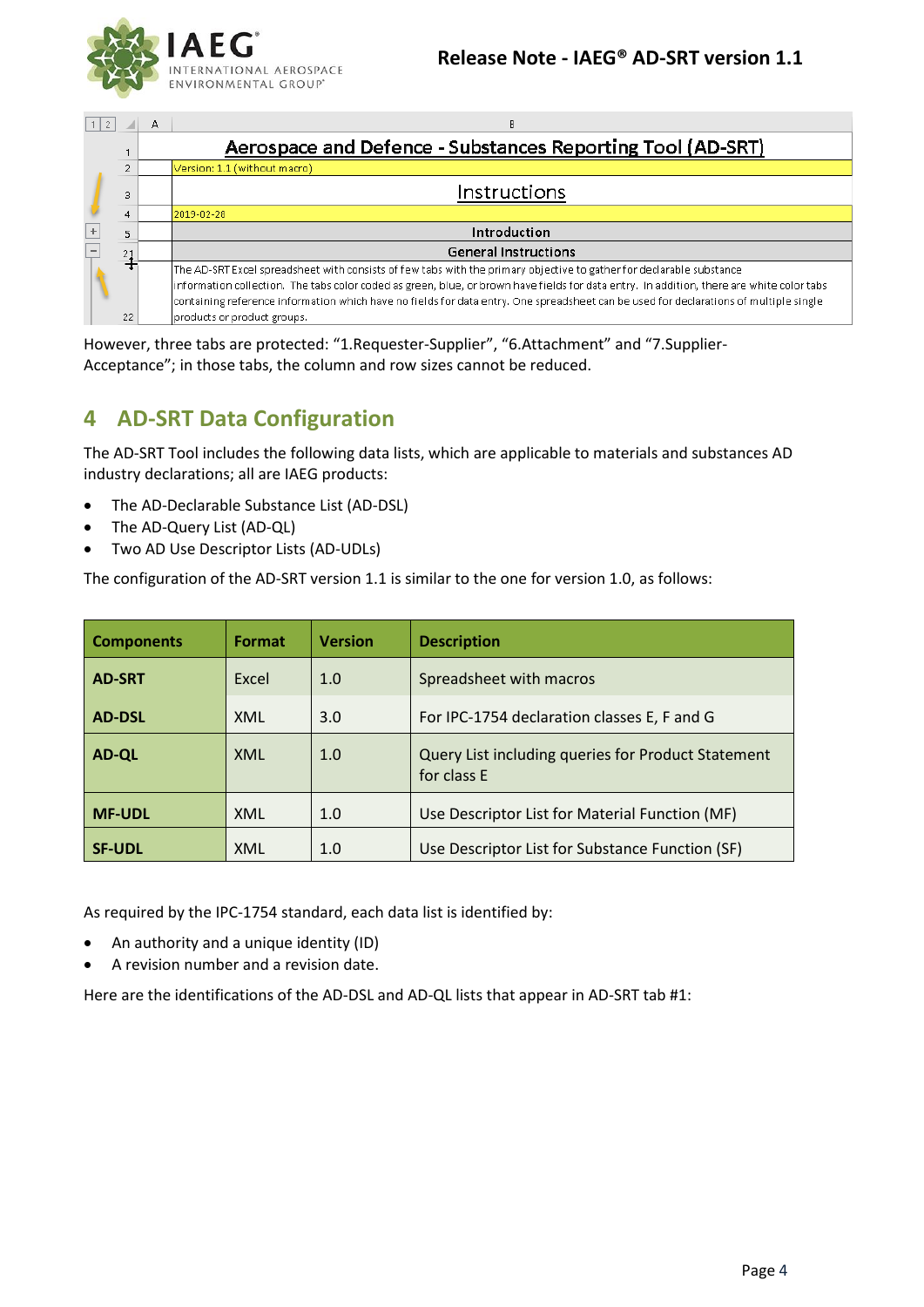

#### **Aerospace and Defence Declarable Substances List [AD-DSL]**

| Version* 3.0      |                      |
|-------------------|----------------------|
|                   | Date   2019-01-24    |
| Authority*   IAEG |                      |
|                   | Identity* ADDSL-0119 |

### **Aerospace and Defence Query List [AD-QL]**

| Version* $ 1.0$   |                     |
|-------------------|---------------------|
|                   | Date 2018-03-02     |
| Authority*   IAEG |                     |
|                   | Identity* ADQL-0318 |

#### <span id="page-4-0"></span>**4.1 AD-DSL, Declarable Substance List**

The AD-DSL is updated at least every year by IAEG, and is available on the IAEG webpage: <http://www.iaeg.com/chemicalrpt/addsl>

#### <span id="page-4-1"></span>**4.2 AD-QL, Query List**

IAEG has developed the AD-QL as the AD industry IPC-1754 Product Statement, with 5 AD-specific queries\*. As required by IPC-1754, the AD-QL contains the following elements:

- An authority and a unique identity (ID), and
- A statement.

| <b>Authority</b> | <b>Identity</b> | <b>Statement</b>                                                   |
|------------------|-----------------|--------------------------------------------------------------------|
| <b>IAEG</b>      | Q1              | Product contains substance(s) on the AD-DSL                        |
| <b>IAEG</b>      | Q <sub>2</sub>  | Product process(es) requires the use of substance(s) on the AD-DSL |
| <b>IAEG</b>      | Q <sub>3</sub>  | Product contains radioactive material(s)                           |
| <b>IAEG</b>      | Q4              | Product contains biocide(s)                                        |
| <b>IAEG</b>      | Q5              | Product contains conflict mineral(s)                               |

Note that the queries are supposed to be answered in the context of a declaration with the possible answers: "Yes", "No" or "Unknown", and should be translated by solution providers to "true", "false", "unknown" (respectively) to comply with the IPC-1754 standard.

#### <span id="page-4-2"></span>**4.3 AD-UDL, Use Descriptor Lists**

According the IPC-1754 Standard, Use Descriptions for Process, Materials and Substances may be:

- Either a free text field, or
- A value selected in a predefined **Use Descriptor List** (**UDL**).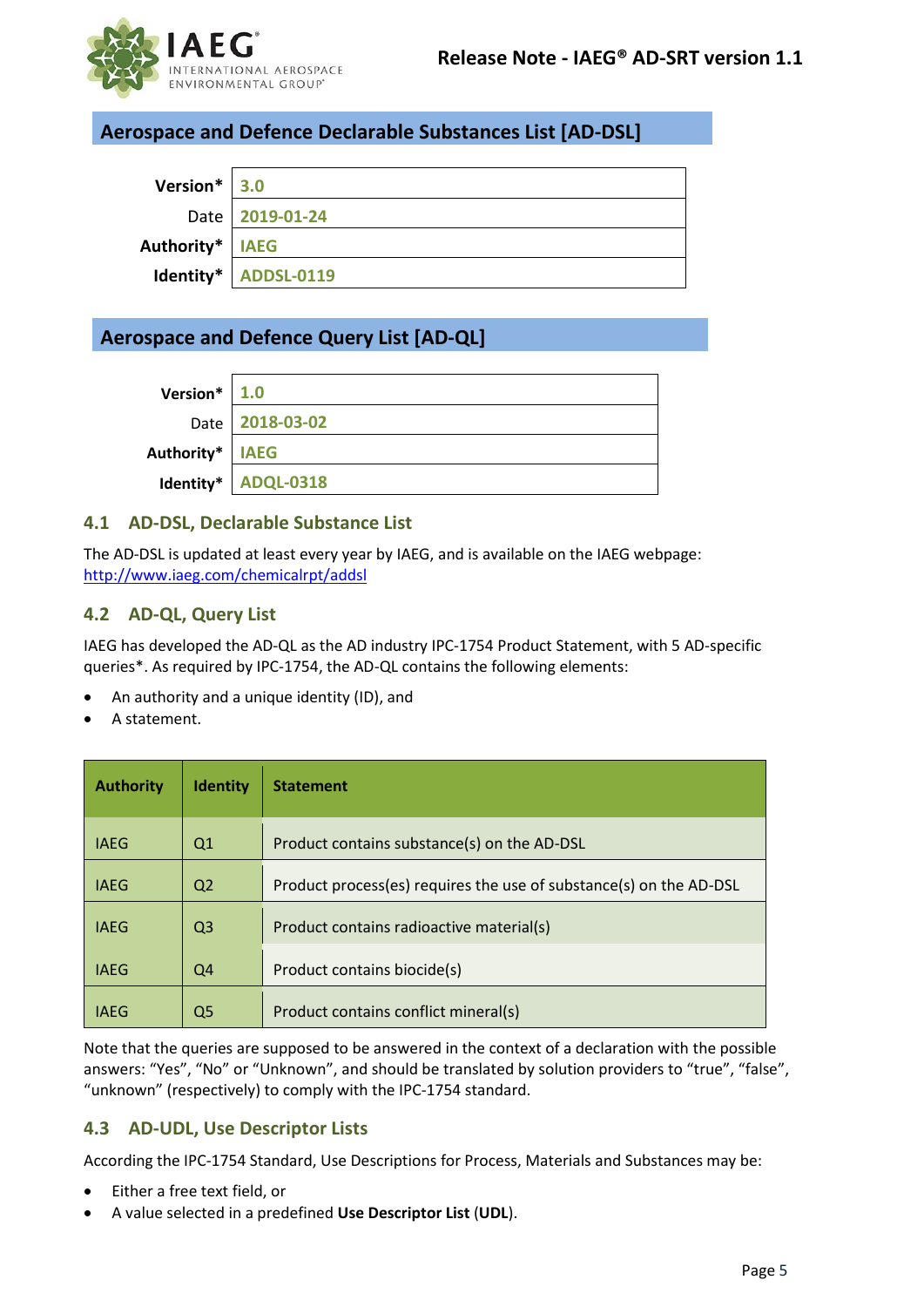

IAEG has produced two AD industry UDLs that are contained in the AD-SRT in two separate tables, in the UDL tab:

| <b>Authority</b> | <b>Reference Document</b> | <b>Use Descriptor List (UDL)</b>   |
|------------------|---------------------------|------------------------------------|
| IAEG             | Present release note      | <b>AD Material Functions (MF)</b>  |
|                  |                           | <b>AD Substance Functions (SF)</b> |

Those AD-UDLs may be optionally used in four separate data fields:

| Tab# | <b>Column: Data Field</b>     | <b>UDL</b>                        |
|------|-------------------------------|-----------------------------------|
| 4    | T: Material Use Description   | <b>AD Material Function (MF)</b>  |
| 4    | AE: Substance Use Description | <b>AD Substance Function (SF)</b> |
| 5    | S: Substance Use Description  | <b>AD Substance Function (SF)</b> |
|      | L: Material Use Description   | <b>AD Material Function (MF)</b>  |

The current UDLs are provided in their entirety in the next sections.

### *4.3.1 IAEG UDL, Material Function (MF)*

| <b>Authority</b> | IAEG         | Use Descriptor List - Material Function (MF) |
|------------------|--------------|----------------------------------------------|
| <b>Identity</b>  | ADMFUDL-0618 | Version 1.0; 2018, June 12                   |
| <b>Version</b>   | 1.0          | Authority: IAEG®                             |
| Date             | 2018-06-12   | Identity: ADMFUDL-0618                       |

| <b>IAEG ID</b><br><b>Number</b> | <b>Material Use Function</b>  | <b>Explanation</b>                                                       |
|---------------------------------|-------------------------------|--------------------------------------------------------------------------|
| <b>MF01</b>                     | Abrasion or polishing         | Removes surface materials to clean and/or make<br>smooth                 |
| <b>MF02</b>                     | Adhesive                      | Joins two or more objects or materials together<br>by chemical bond      |
| <b>MF03</b>                     | Adsorbent or absorbent        | Holds particles, liquids or gases by taking in or<br>holding on surfaces |
| <b>MF04</b>                     | Fragrance or odor suppressant | Chemically modifies air or materials to enhance<br>or suppress odor      |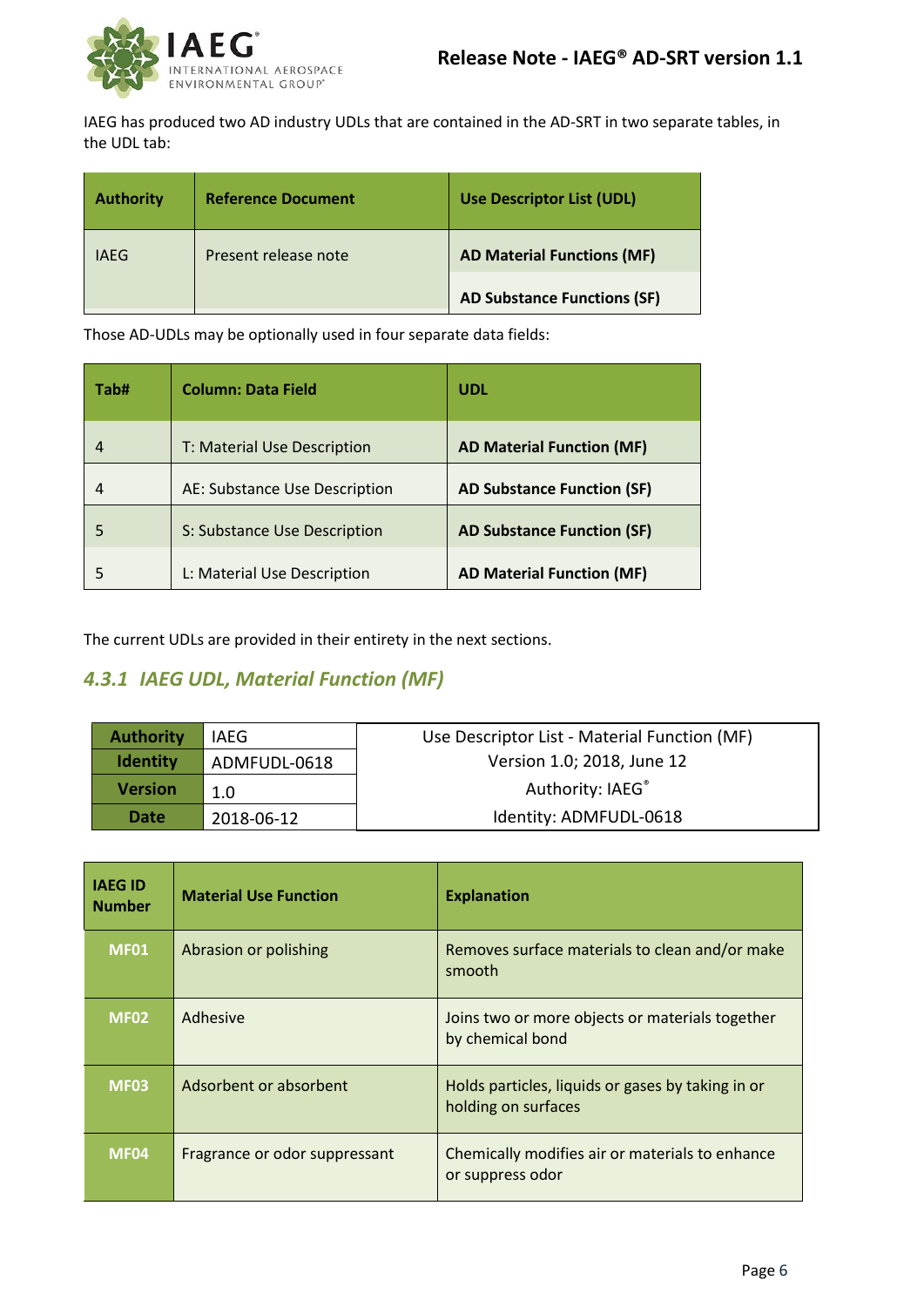

| <b>IAEG ID</b><br><b>Number</b> | <b>Material Use Function</b>      | <b>Explanation</b>                                                                            |
|---------------------------------|-----------------------------------|-----------------------------------------------------------------------------------------------|
| <b>MF05</b>                     | Anti-freeze or de-icing           | Prevents, or removes frozen water from surfaces                                               |
| <b>MF06</b>                     | Anti-slip surfacing               | Increases friction between two surfaces                                                       |
| <b>MF07</b>                     | <b>Base metal or alloy</b>        | Metallic structural material                                                                  |
| <b>MF08</b>                     | Biocide or pest management        | Pesticide or herbicide                                                                        |
| <b>MF09</b>                     | <b>Bleaching or decolorizing</b>  | Diminishes or removes color                                                                   |
| <b>MF10</b>                     | <b>Binder</b>                     | Produces or promotes cohesion in loosely<br>assembled substances                              |
| <b>MF11</b>                     | Catalyst or accelerant            | Accelerates chemical reactions and does not react                                             |
| <b>MF12</b>                     | Chelator                          | Binds and sequesters metal ions                                                               |
| <b>MF13</b>                     | <b>Chemical extraction</b>        | Removes constituents of one mixture into<br>another                                           |
| <b>MF14</b>                     | <b>Coating removal</b>            | Removes paints, etc. from surfaces                                                            |
| <b>MF15</b>                     | Coloring agent, colorant, pigment | Adds color to porous materials                                                                |
| <b>MF16</b>                     | <b>Desiccant</b>                  | Removes moisture                                                                              |
| <b>MF17</b>                     | Diagnostic or test                | Identifies and examines for flaws - cracks,<br>weaknesses, etc.                               |
| <b>MF18</b>                     | Dye or colorant                   | Imparts color to objects or materials                                                         |
| <b>MF19</b>                     | Electrolyte                       | Contains ions and that can be decomposed by<br>electrolysis, e.g., that present in a battery. |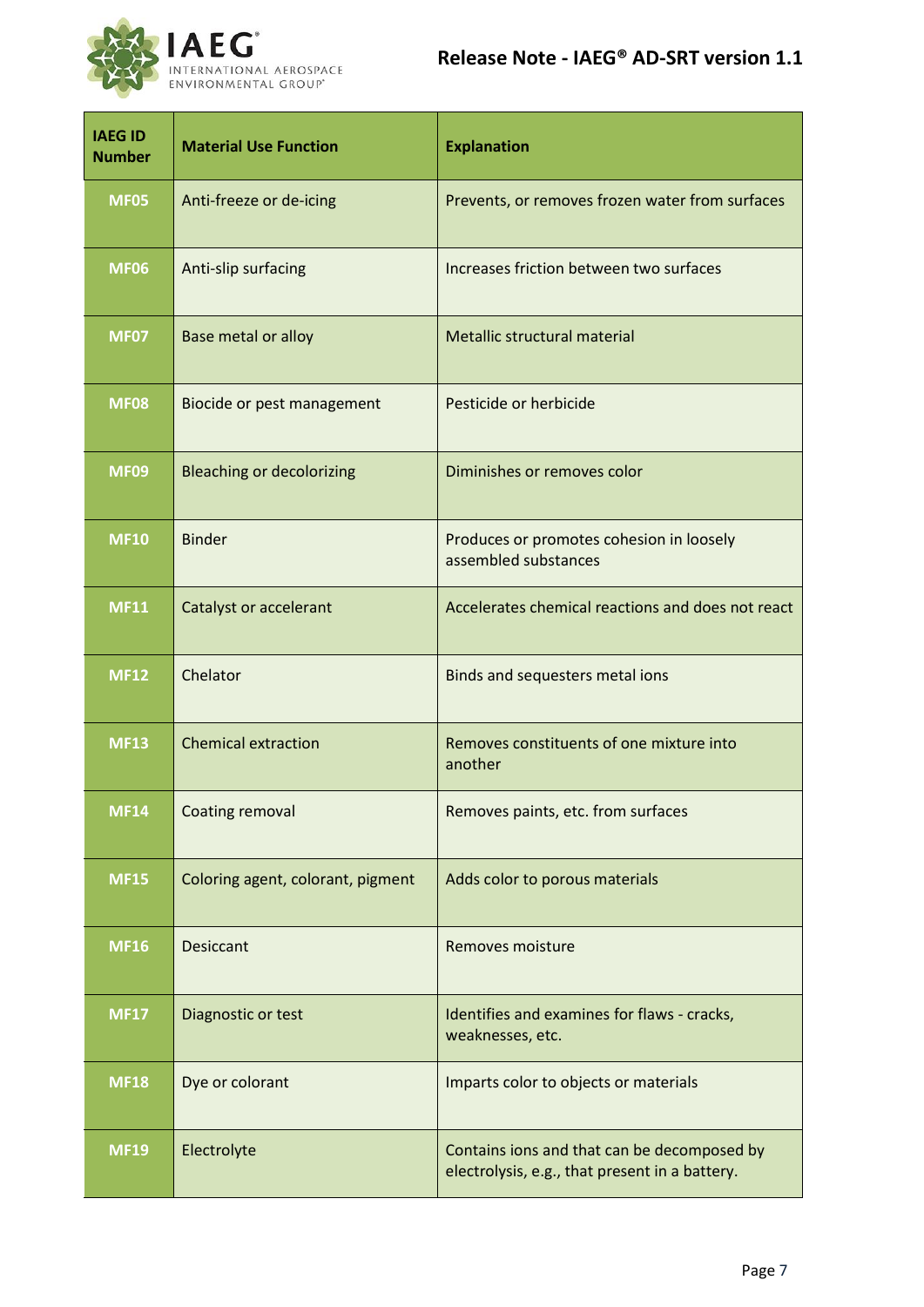

| <b>IAEG ID</b><br><b>Number</b> | <b>Material Use Function</b>                      | <b>Explanation</b>                                                                        |
|---------------------------------|---------------------------------------------------|-------------------------------------------------------------------------------------------|
| <b>MF20</b>                     | <b>Explosive or ammunition</b>                    | Materials that can be made to explode, or<br>provide weapon propulsion                    |
| <b>MF21</b>                     | Filler, insulating or potting                     | Thermal, acoustical, electrical or radiation<br>attenuation                               |
| <b>MF22</b>                     | Filler, putty, caulking or plaster                | Used to fill voids in objects                                                             |
| <b>MF23</b>                     | Fire retardant, suppressant or<br>extinguisher    | Prevents, suppresses or extinguishes fire                                                 |
| <b>MF24</b>                     | Fuel or propellant                                | Provides energy for power or motion by chemical<br>consumption                            |
| <b>MF25</b>                     | <b>Glass or ceramic</b>                           | Hard, brittle, non-crystalline material                                                   |
| <b>MF26</b>                     | <b>Heat transfer</b>                              | Transfers heat, providing heating or cooling<br>through a media                           |
| <b>MF27</b>                     | Ink or toner                                      | Transfers image to, or prints on a surface                                                |
| <b>MF28</b>                     | Leather, paper, board or fabric<br>treatment      | Enhances or protects listed materials                                                     |
| <b>MF29</b>                     | Lubricants and greases                            | Reduces friction to enhance movement and/or<br>reduce wear                                |
| <b>MF30</b>                     | Material conditioning, plasticizer or<br>hardener | Changes plasticity, ductility and/or brittleness<br>properties of a non-metallic material |
| <b>MF31</b>                     | Metal-working or metal cutting                    | Provides cooling and/or particle control during<br>metal cutting operations               |
| <b>MF32</b>                     | Non-metal structural (non-<br>polymeric)          | Non-metallic, non-polymeric (plastic) structural<br>materials                             |
| <b>MF33</b>                     | Photo-chemical or resist                          | Affects electromagnetic modification of<br>substrates to effect or prevent change         |
| <b>MF34</b>                     | Pest management                                   | Pesticide, herbicide, fungicide, repellant or<br>attractant                               |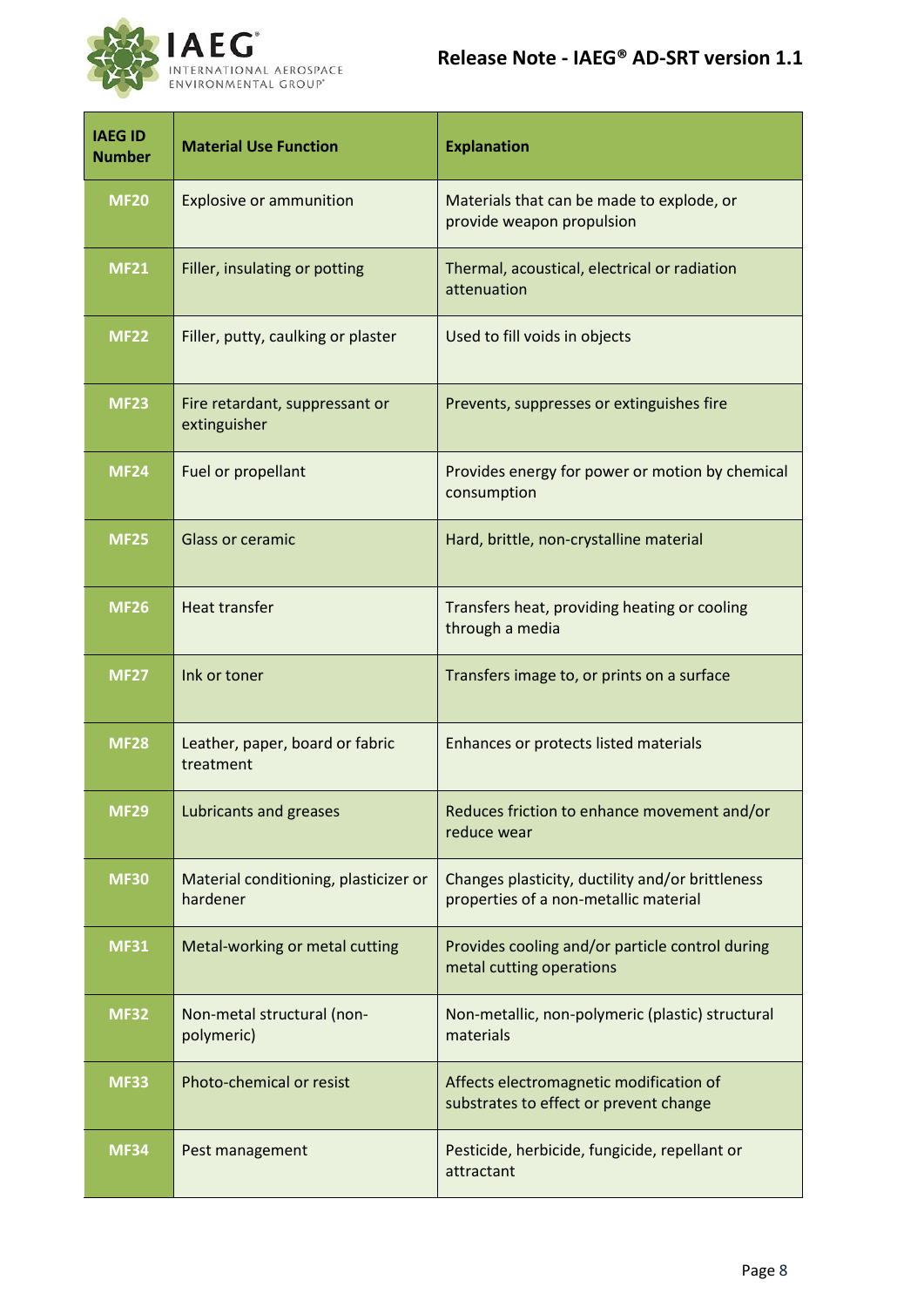

| <b>IAEG ID</b><br><b>Number</b> | <b>Material Use Function</b>                                                        | <b>Explanation</b>                                              |
|---------------------------------|-------------------------------------------------------------------------------------|-----------------------------------------------------------------|
| <b>MF35</b>                     | Plating or metallic coating<br>deposition                                           | Coats a thin metal layer on surfaces                            |
| <b>MF36</b>                     | Polish or wax                                                                       | Materials used to clean and smooth surfaces                     |
| <b>MF37</b>                     | Plastic or resin                                                                    | Organic polymeric materials                                     |
| <b>MF38</b>                     | Preservative                                                                        | Prevents degradation caused by biological or<br>chemical action |
| <b>MF39</b>                     | Pressure transfer, propellant                                                       | Transfers or imparts pressure by gas or fluid                   |
| <b>MF40</b>                     | Coating                                                                             | Primer, coating, paint, or sealant                              |
| <b>MF41</b>                     | Processing aid - pH-regulator,<br>flocculation, precipitation, or<br>neutralization | Modifies the content of liquid mixtures                         |
| <b>MF42</b>                     | Semiconductor                                                                       | Component of various kinds of electronic circuit<br>elements    |
| <b>MF43</b>                     | Shielding or blanketing                                                             | Protects surfaces from contamination by covering                |
| <b>MF44</b>                     | Surface treatment                                                                   | Modifies the chemical composition of metal<br>surfaces          |
| <b>MF45</b>                     | Textile dyeing or impregnating                                                      | Changes the chemical content of fabric                          |
| <b>MF46</b>                     | Solvent or thinner                                                                  | Dissolves solids or liquids                                     |
| <b>MF47</b>                     | Washing, degreasing or other<br>cleaning                                            | <b>Cleaning compounds</b>                                       |
| <b>MF48</b>                     | Water proofing                                                                      | Imparts water resistance to materials                           |
| <b>MF49</b>                     | Welding, soldering, brazing or flux                                                 | Joins two or more metal surfaces                                |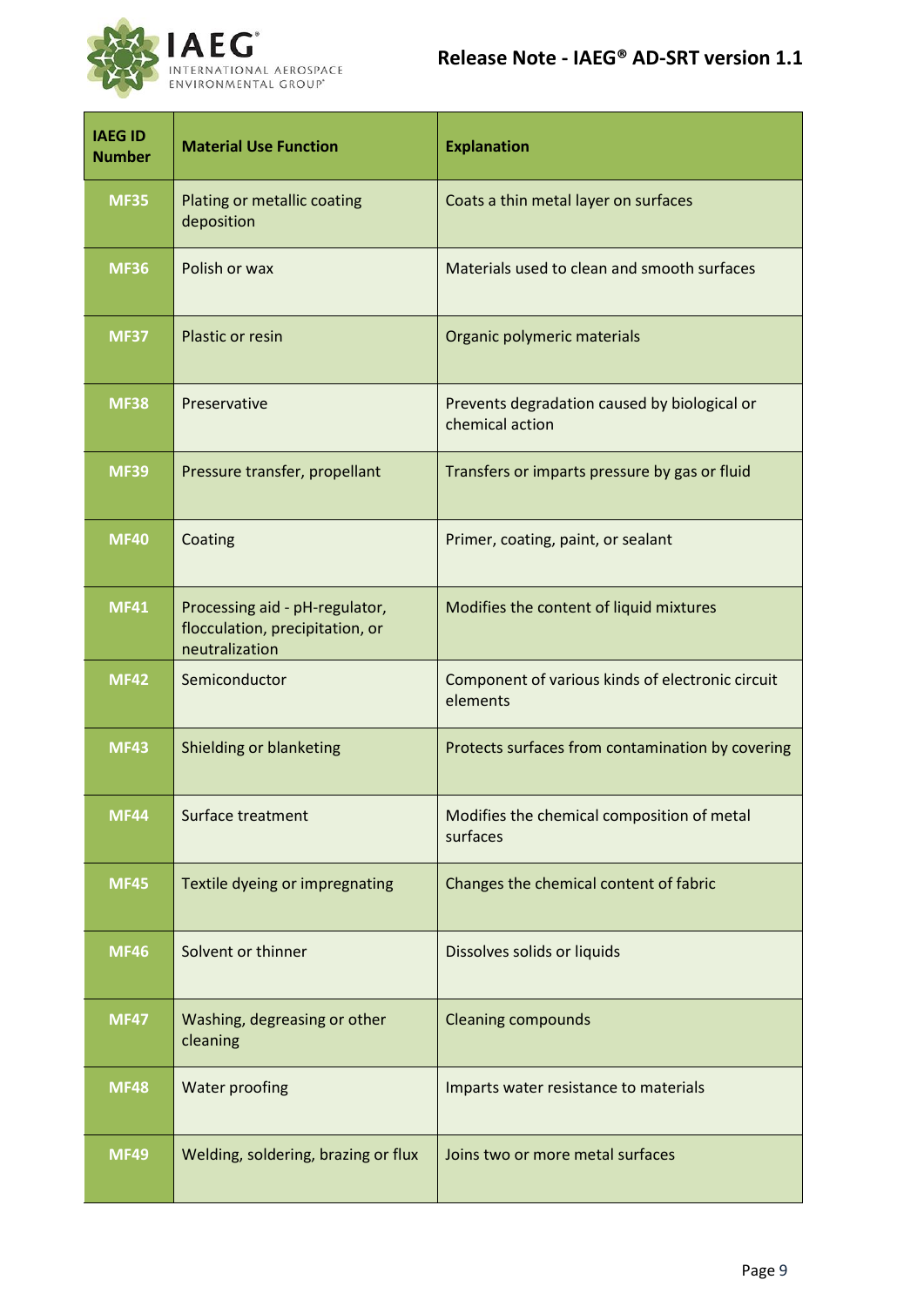

| <b>IAEGID</b><br>Number | <b>Material Use Function</b> | <b>Explanation</b>                                  |
|-------------------------|------------------------------|-----------------------------------------------------|
| <b>MF50</b>             | Other                        | Material functions not fitting into other functions |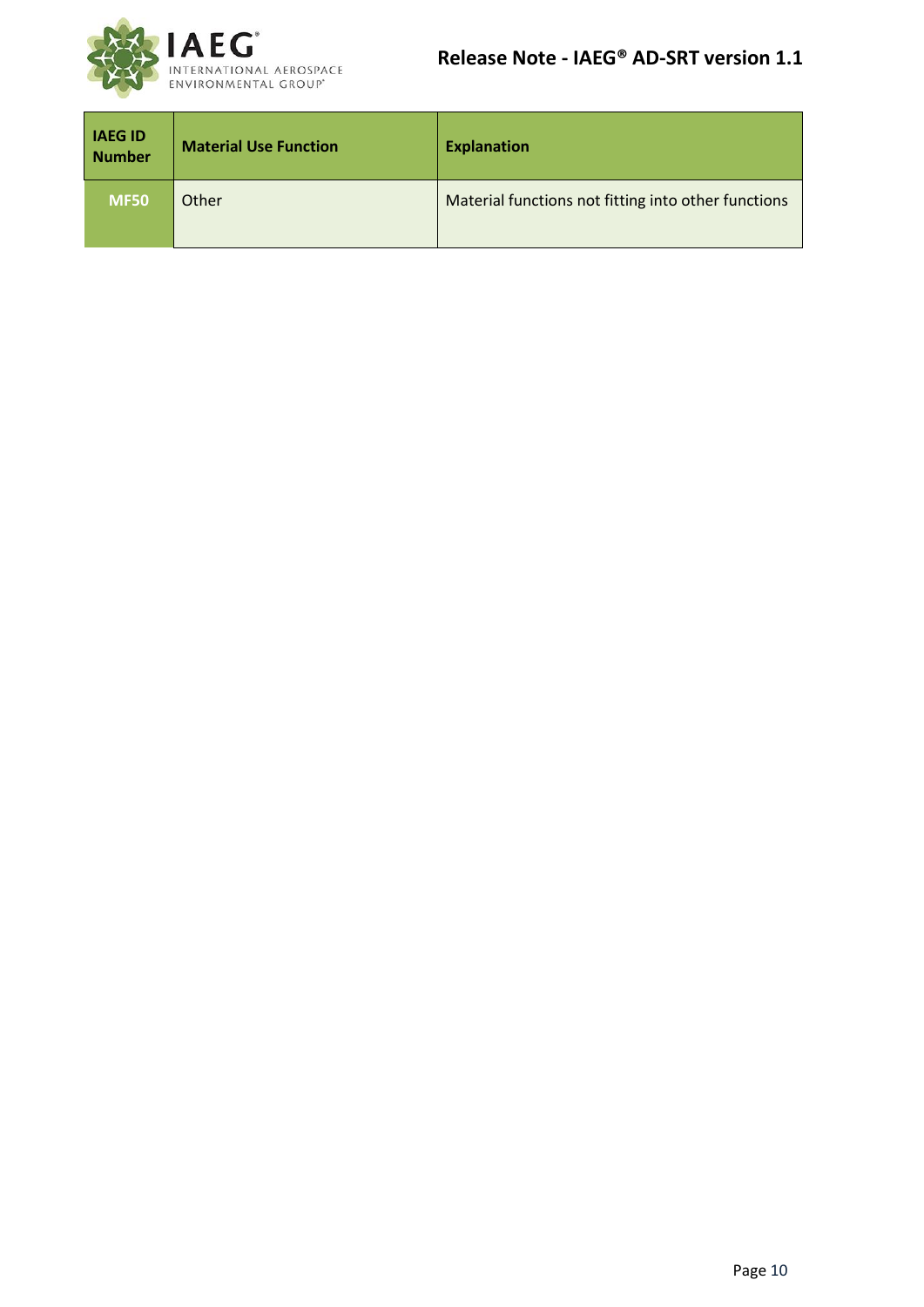

### *4.3.2 IAEG UDL, Substance Function (SF)*

| <b>Authority</b> | <b>IAEG</b>  | Use Descriptor List - Substance Function (SF) |
|------------------|--------------|-----------------------------------------------|
| <b>Identity</b>  | ADSFUDL-0618 | Version 1.0; 2018, June 12                    |
| <b>Version</b>   | 1.0          | Authority: IAEG®                              |
| Date             | 2018-06-12   | Identity: ADSFUDL-0618                        |

| <b>IAEG ID</b><br><b>Number</b> | <b>Substance Use Function</b> | <b>Explanation</b>                                                                                                       |
|---------------------------------|-------------------------------|--------------------------------------------------------------------------------------------------------------------------|
| <b>SF01</b>                     | Abrasive                      | Grinding or friction agent                                                                                               |
| <b>SF02</b>                     | <b>Adhesion promoter</b>      | Promotes adhesion of coatings, inks, or adhesives to a<br>substrate of interest                                          |
| <b>SF03</b>                     | Adsorbent/absorbent           | Adheres materials to a surface                                                                                           |
| <b>SF04</b>                     | Alloy constituent             | Metal alloy constituent                                                                                                  |
| <b>SF05</b>                     | Antiadhesive                  | Retards or delays adhesion between two materials                                                                         |
| <b>SF06</b>                     | Antiscaling                   | <b>Prevents lime formation</b>                                                                                           |
| <b>SF07</b>                     | Antisiccative                 | Promotes absorption of moisture                                                                                          |
| <b>SF08</b>                     | Antistat                      | Controls static electricity buildup or discharge                                                                         |
| <b>SF09</b>                     | <b>Binder</b>                 | Holds or draws other materials together to form a<br>cohesive whole mechanically, chemically, by adhesion<br>or cohesion |
| <b>SF10</b>                     | Catalyst                      | Speeds up a chemical reaction, but is not consumed by<br>the reaction                                                    |
| <b>SF11</b>                     | Chelating agent               | Bonding of ions and molecules to metal ions                                                                              |
| <b>SF12</b>                     | Conditioner                   | Improves quality/performance of a material                                                                               |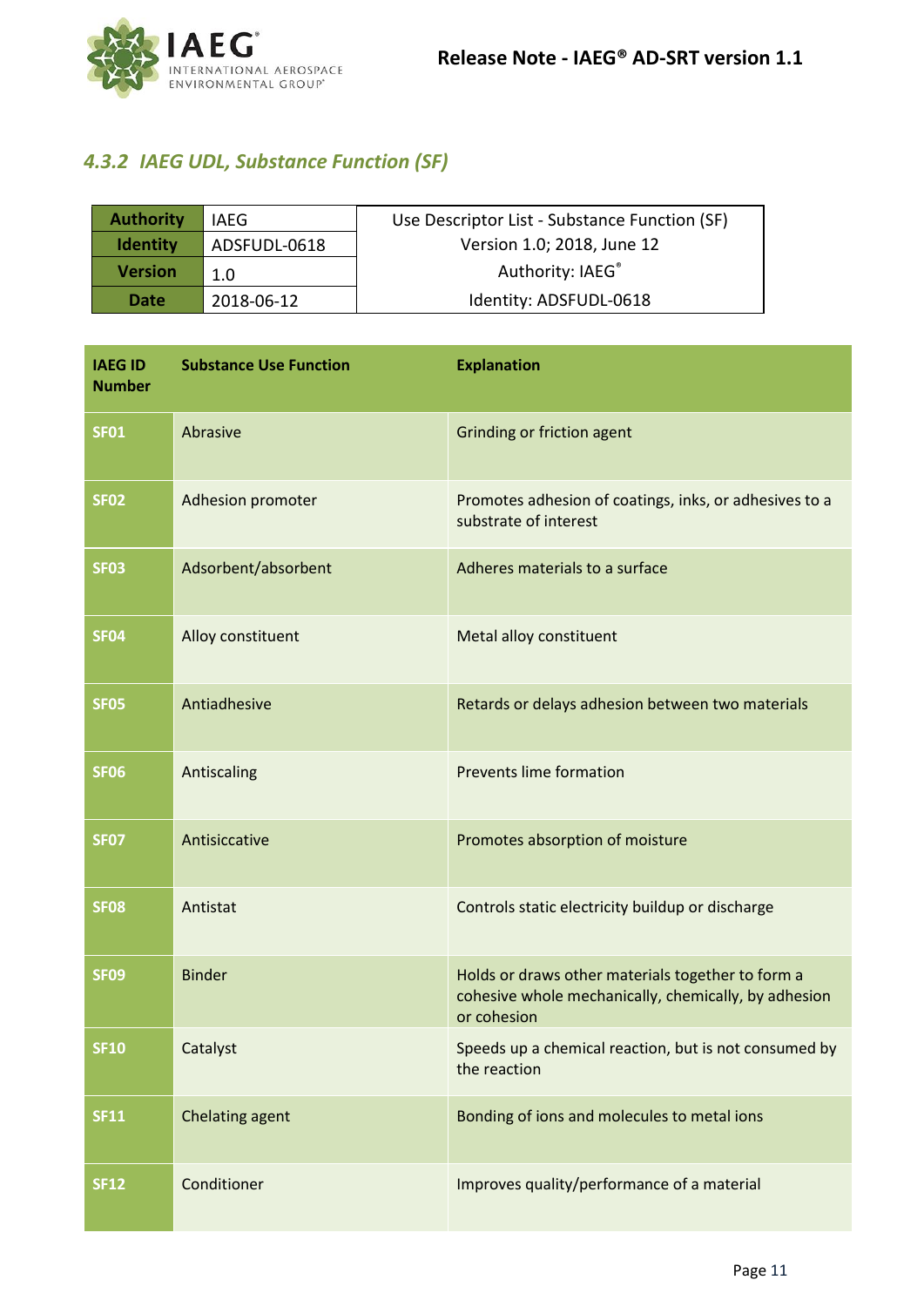

| <b>IAEG ID</b><br><b>Number</b> | <b>Substance Use Function</b>     | <b>Explanation</b>                                                                                                                            |
|---------------------------------|-----------------------------------|-----------------------------------------------------------------------------------------------------------------------------------------------|
| <b>SF13</b>                     | <b>Diluent</b>                    | Non-reactive dilution agent, including solvents                                                                                               |
| <b>SF14</b>                     | Electrolyte                       | Dissociates into ions in solution and acquires the<br>capacity to conduct electricity                                                         |
| <b>SF15</b>                     | Emulsifier                        | Stabilizes oil-and-water emulsions                                                                                                            |
| <b>SF16</b>                     | Flame retardant/smoke suppressant | Prevents, or suppresses the initiation, propagation of<br>combustion and/or the generation of combustion by-<br>products (heat or smoke)      |
| <b>SF17</b>                     | Fluid property modulator          | Inhibits or restricts foaming, promotes solids<br>coagulation or floatation, disperses or emulsifies<br>constituents, adjusts viscosity, etc. |
| <b>SF18</b>                     | Fluorescent                       | Re-emits light upon light excitation                                                                                                          |
| <b>SF19</b>                     | Fragrance                         | Imparts fragrance                                                                                                                             |
| <b>SF20</b>                     | Glidant                           | Increases flowability of powders                                                                                                              |
| <b>SF21</b>                     | Gloss agent                       | Imparts a gloss finish in cured coatings                                                                                                      |
| <b>SF22</b>                     | <b>Heat stabilizer</b>            | Protects polymers against degradation resulting from<br>heat                                                                                  |
| <b>SF23</b>                     | Heat transfer agent               | Transfers heat energy through a media                                                                                                         |
| <b>SF24</b>                     | Humectant                         | Retains or preserves moisture content                                                                                                         |
| <b>SF25</b>                     | Inert/filler                      | Non-reactive substance that only imparts bulk or<br>density                                                                                   |
| <b>SF26</b>                     | Lubricant                         | Reduces friction between mechanical parts                                                                                                     |
| <b>SF27</b>                     | <b>Matting agent</b>              | Imparts a matte finish in cured coatings                                                                                                      |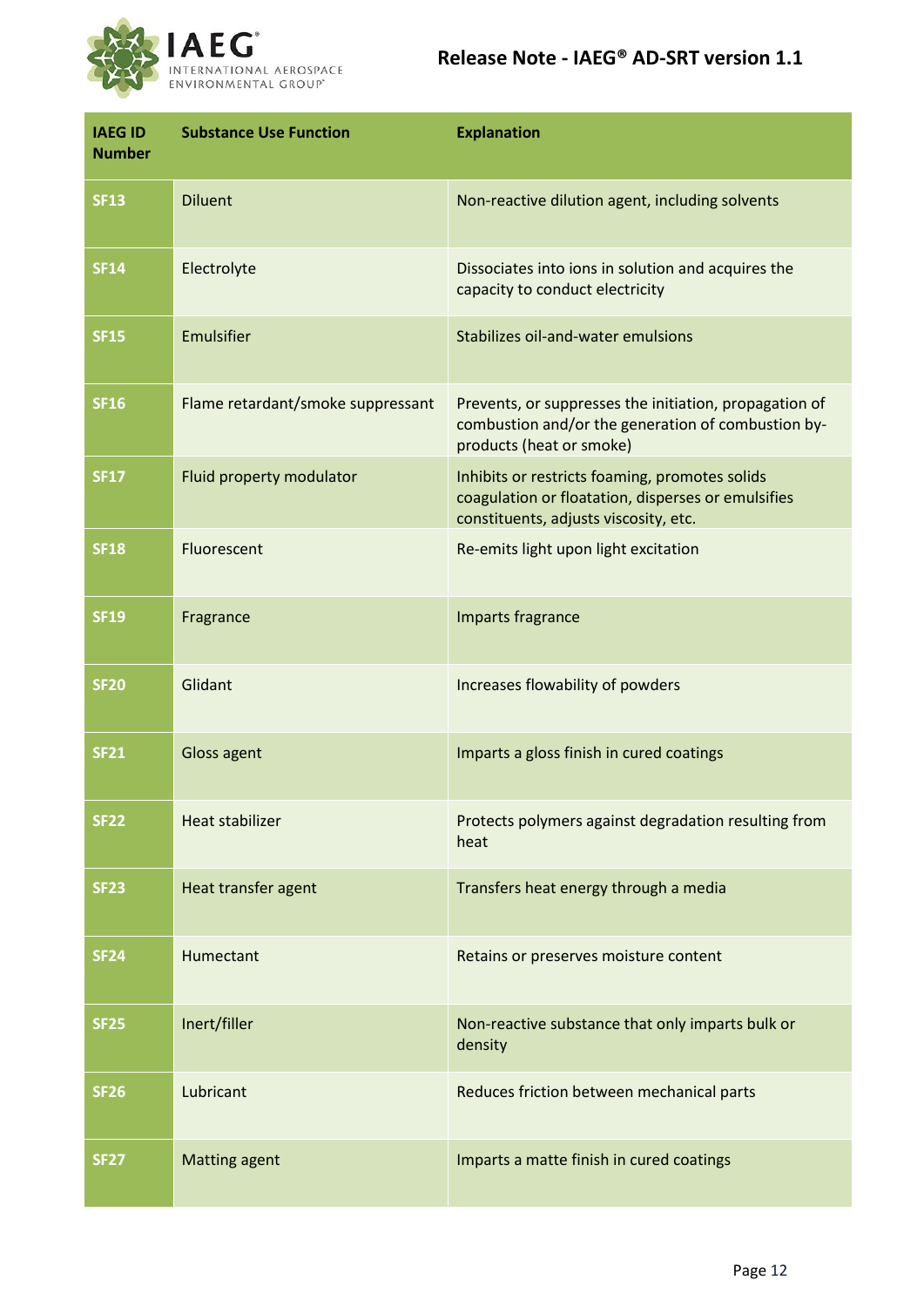

| <b>IAEG ID</b><br><b>Number</b> | <b>Substance Use Function</b>                                              | <b>Explanation</b>                                                                                                                 |
|---------------------------------|----------------------------------------------------------------------------|------------------------------------------------------------------------------------------------------------------------------------|
| <b>SF28</b>                     | Oxidizer                                                                   | Oxidizes other substances                                                                                                          |
| <b>SF29</b>                     | Pesticide, herbicide, fungicide,<br>antimicrobial, repellant or attractant | Prevents access by, retards or kills unwanted insects,<br>fungi, microbes                                                          |
| <b>SF30</b>                     | pH modifier/ buffer                                                        | Modifies material pH                                                                                                               |
| <b>SF31</b>                     | Pigment/colorant                                                           | Imparts shading, color or tone                                                                                                     |
| <b>SF32</b>                     | Plasticizer                                                                | Produces or promotes plasticity and flexibility and to<br>reduce brittleness in synthetic resins                                   |
| <b>SF33</b>                     | Propellant                                                                 | Pressurizes materials to promote or control release                                                                                |
| <b>SF34</b>                     | Reactant (monomeric)                                                       | Substance reactant that does forms polymeric units on<br>reacting                                                                  |
| <b>SF35</b>                     | Reactant (non-monomeric)                                                   | Substance reactant that does not form polymeric units                                                                              |
| <b>SF36</b>                     | Stabilizer                                                                 | Substance that is used to prevent non-thermal<br>degradation                                                                       |
| <b>SF37</b>                     | Surfactant                                                                 | Lowers the surface tension (or interfacial tension)<br>between two liquids, a gas and a liquid, or between a<br>liquid and a solid |
| <b>SF38</b>                     | <b>Tackifier</b>                                                           | Increases the stickiness of an adhesive or contact agent                                                                           |
| <b>SF39</b>                     | Texturizer                                                                 | Imparts material texture                                                                                                           |
| <b>SF40</b>                     | Thixotrope                                                                 | Substance that lowers viscosity of a mixture when the<br>mixture is shaken, agitated, sheared or otherwise<br>stressed.            |
| <b>SF41</b>                     | UV stabilizer                                                              | Inhibits degradation by UV radiation                                                                                               |
| <b>SF42</b>                     | Warping or shrinking preventor                                             | Inhibits or prevents material deformation, warping or<br>shrinking                                                                 |